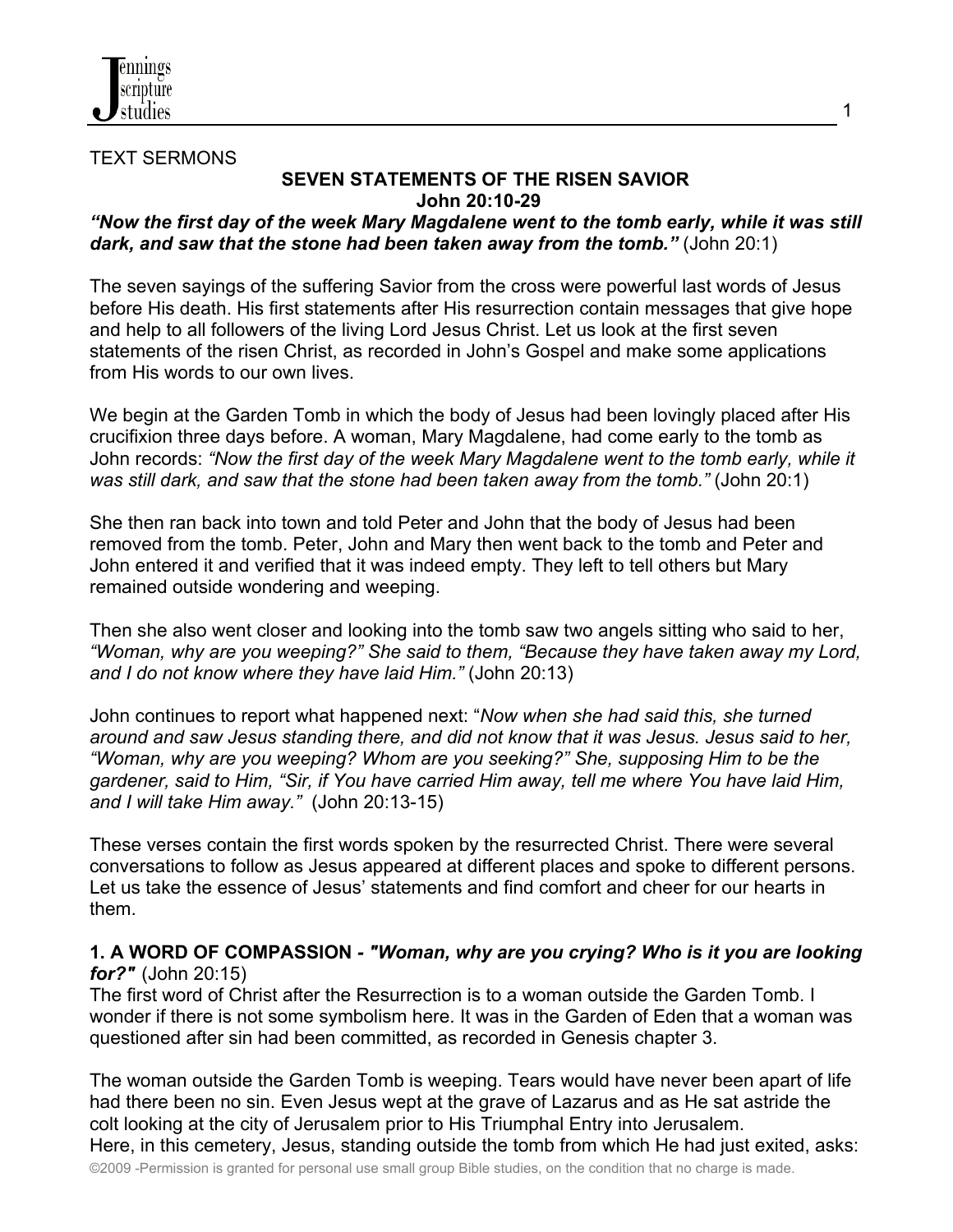*"Why are you crying"*?" He did not take away the tears but He was there as an answer to her tears. She did not immediately recognize Jesus – perhaps it was because her eyes were clouded with tears.

Mary, like the other followers of Jesus, was understandably sad. Not many days before, the sisters of Lazarus had said to Jesus, "He whom you love is sick." Now, it could be said that "He whom the disciples loved was missing." Sadness discolors everything. There is misery in sadness; sadness robs the soul of its song; it deprives the spirit of all its aspiration and produces a mental paralysis.

There are experiences and events in life that fill our hearts with sorrow and our eyes with tears. It is during those times of pain and grief that we need to know that, even though we cannot see Him, He is near. He may not take away all our tears just yet, but He is the answer to the reason for our tears, and one day *"God shall wipe away all tears."* (Rev. 21:4)

## **2. A WORD OF COMMUNION -** *"Mary."* (John 20:16)

This is Mary Magdalene – that is, Mary from Magdala, in distinction from the several others named "Mary" in the New Testament. Mark records that *"When He rose early on the first day of the week, He appeared first to Mary Magdalene, out of whom He had cast seven demons."* (Mark 16:9)

Jesus had freed Mary from a life of bondage and out of great gratitude she followed Jesus. John records that Mary Magdalene was at the cross when Jesus died (John 19:25) and now, she is the first at the tomb. Tearfully she stood outside the empty tomb, confused, wondering why the empty tomb and weeping.

Then, suddenly Jesus was there and spoke to her, speaking only her name, *"Mary*." She may not have clearly seen Him but she clearly heard Him. She recognized His voice. Speech recognition in His utterance of her name changed Mary from a weeper into a worshipper! Every disciple knows the Savior's voice. *"My sheep hear my voice".* If you do not know when the Lord is speaking to you then you are headed for trouble.

Mary recognized Jesus' voice and she answered Him also with but one word saying, "*Teacher."* Here was a conversation between two persons that conveyed volumes of information, using but two words. Mary knew Him – He knew Mary. Familiarity requires no lengthy introductions. He but spoke her name and she His; in doing so communion was reestablished.

It is comforting to know that the Lord Jesus knows his disciples individually. He called Thomas, who was a doubter at this time, but still a disciple, by name in verse twenty-nine of this same chapter. Jesus knew people after the resurrection and so will we. Moses and Elijah knew Christ and each other on the Mt. of Transfiguration. I believe we will know each other in heaven.

# **3. A WORD TO COMPANIONS -** *"go tell my brethren*" (John 20:18)

Mary was the first post-resurrection evangelist! She hastened to spread the good news of the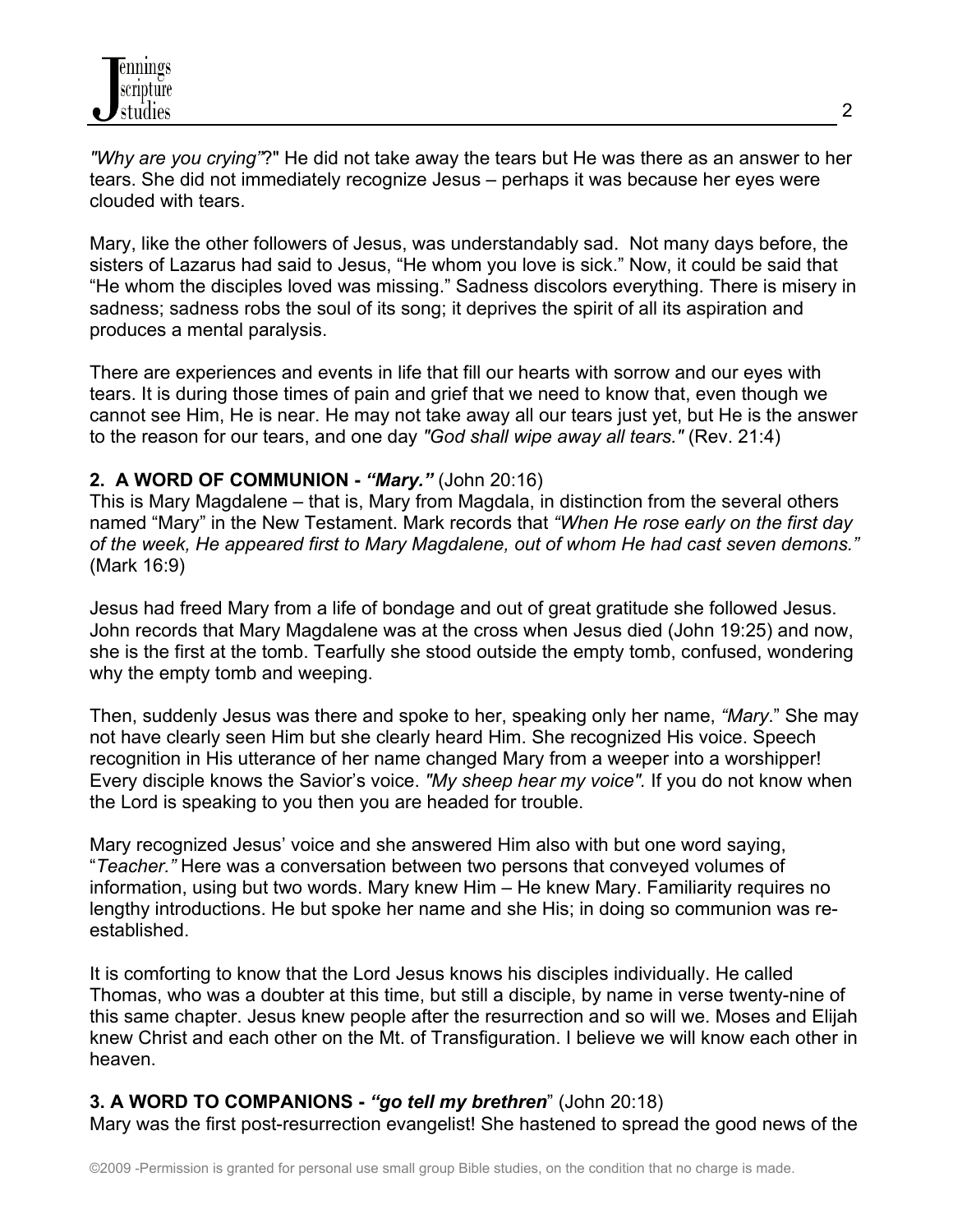resurrection. *" Mary Magdalene came and told the disciples that she had seen the Lord, and that He had spoken these things to her."*

We have a living Christ and He gives us a message to tell to the world. The message that sin had been paid for at the cross; the message that we have a Savior; the message that there is hope beyond the grave; the message that Jesus is coming back some day! (I Thess. 4:13 – 18) Are we telling it?

## **4. A WORD OF CONSOLATION -** *"Peace be with you"* (John 20:19)

Jesus had appeared to Mary early in the morning and that evening, after Mary had told the disciples that Jesus was alive, He appeared where they had gathered. We read, *"Then, the same day at evening, being the first day of the week, when the doors were shut where the disciples were assembled, for fear of the Jews, Jesus came and stood in the midst, and said to them, "Peace be with you."* (John 20:19)

Scared disciples behind closed doors. Something is wrong about that picture. What does that say about the atmosphere and attitude of the disciples? It says that they were disillusioned, disappointed and discouraged. The Jewish and Roman leaders had arrested and killed their Leader. They were now leaderless and clueless as to what to do next.

Then, just when they were about to give up and disband, Jesus suddenly materialized in their presence and pronounced "*Peace be with you."* Peace – just what they needed! There had been no peace day or night for over a week. Confrontations, accusations, armed soldiers, threats from a mob bent on murder had unnerved them and now they were cowering behind locked doors trying to sort it all out.

Suddenly their Master, Who had died a horrible death by crucifixion three days before, stood before them very much alive. His personal presence instantly changed the atmosphere and His pronouncement, *"Peace be with you,"* instantly comforted their fears. What is "peace"? George H. Morrison gives this definition: "Peace is the possession of adequate resources." Jesus said, "*My peace I give you…."* (John 14:27) If we have Him, we have His peace and His resources are more than adequate!

This was a new day. Nevermore would things be the same for them or for the whole world for that matter. The peace that Jesus pronounced and provided that evening in Jerusalem is peace that is promised and provided for every disciple of Jesus Christ in every age. We are assured that "*The peace of God, which surpasses all understanding, will guard your hearts and minds through Christ Jesus."* (Phil. 4:7)

#### **5. A WORD OF COMMISSION -** *"As my Father has sent me so send I you. And when He had said this, He breathed on them, and said to them, 'Receive the Holy Spirit.'"* (John 20:21–22)

His presence cheered them; His peace comforted them and His commission centered them once again, giving them focus and purpose. This statement contains several different points of emphasis. Consider them as follows:

©2009 -Permission is granted for personal use small group Bible studies, on the condition that no charge is made. *The endearment communicated in this statement* – *"My Father ….. Me ….. you."*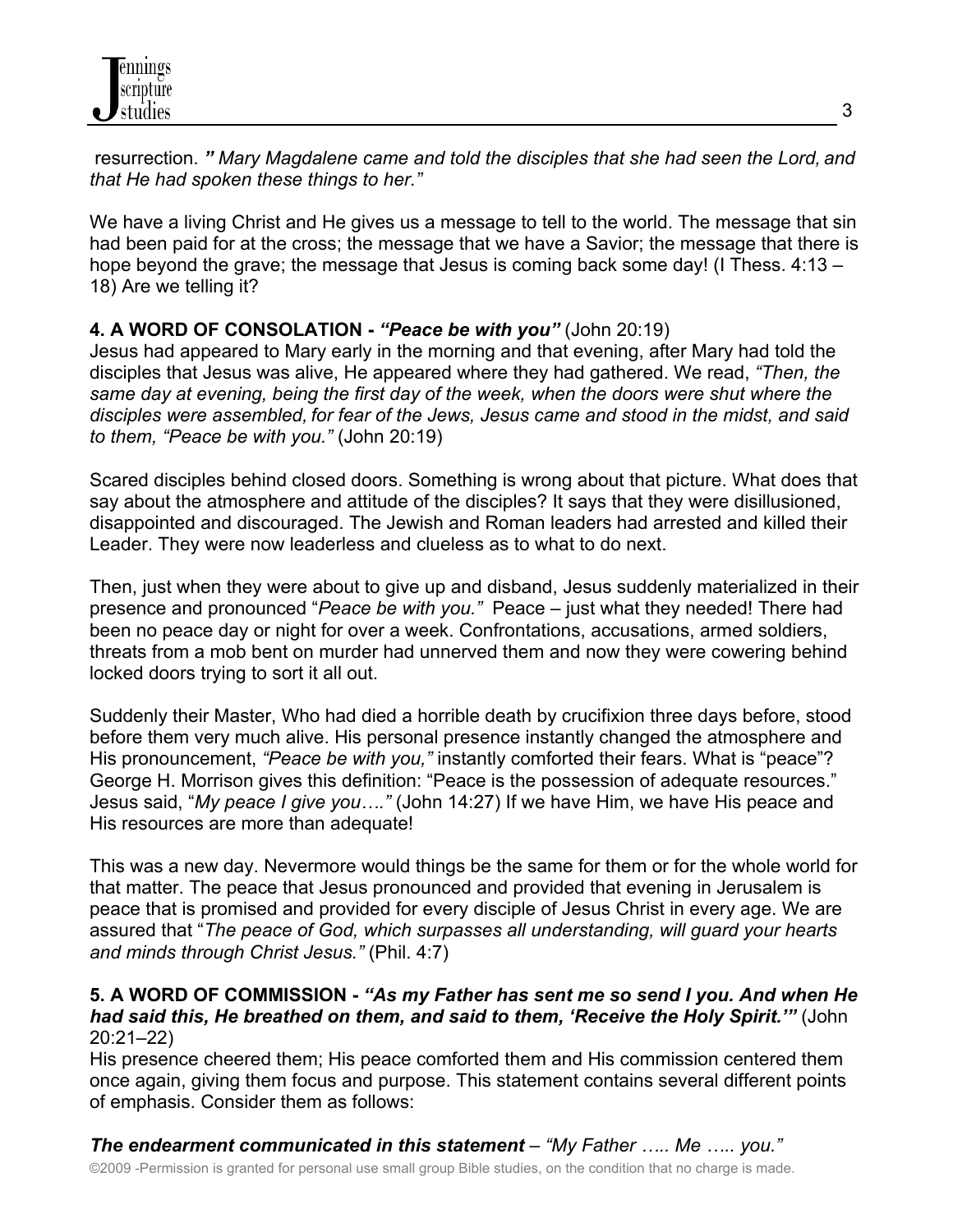The relationship between the Father, the Savior and the disciples is enunciated in these words. Here is what has been called the "divine-human cooperative." This triangle of Father, Son and disciples is a precious picture.

## *The enlistment conveyed in this statement* - *"As ….. Me ….. so you."*

The mission upon which the Father sent the Son to earth was now fulfilled; the perpetuation of that ministry is now entrusted to the Son's followers. Here is the essential commission given to the disciples. In Matthew chapter 28, we have the expanded commission. We too, are a sent people. We are sent into the world but we are not of the world. We need to have a sense of divine Ambassadorship if we are to fulfill God's purpose for our being left in the world after our salvation.

*The empowerment conferred in this statement* – *"He breathed on them, and said to them, 'Receive the Holy Spirit.'"* When God created Adam, He breathed into him the breath of life. (Gen. 2:7) Now that Christ was alive, He breathes upon them to prove to them that He was not an apparition, but that He was truly living and breathing, and, since the disciples were fearful and lifeless, He re-ignited their zeal by breathing on them a new breath of life.

Furthermore, The *"breathing upon them"* was "a symbol, pledge, and confirmation, of what they were to receive on the day of Pentecost." (Gill) "An earnest of what you shall further receive not many days hence." (Matthew Henry) "A symbolical conveyance to them of the Spirit. An earnest and first-fruits of the more copious Pentecostal effusion." (JFB)

Charles Ryrie also comments, "This was a filling with the Spirit for power until the regularized relationship of the Spirit began at Penetcost." On the Day of Penetcost, *"there came a sound from heaven, as of a rushing mighty wind."* (Acts 2:2*) "And they were all filled with the Holy Spirit."* (Acts 2:4)

To send out powerless disciples to represent and replicate the ministry of Christ would have been a useless expenditure of human energy. "*The flesh profits nothing*." (John 6:63) Here *"He breathed on them"*; later the Spirit came to indwell them (Acts 2) in fulfillment of Jesus promise *"you shall receive power when the Holy Spirit has come upon you; and you shall be witnesses to Me in Jerusalem, and in all Judea and Samaria, and to the end of the earth."*  (Acts 1:8)

This is the commission that is incumbent upon all followers of the Lord Jesus Christ in every age. The Holy Spirit Who is resident in every child of God, is our power for witnessing today just as in the days of the disciples.

**6. A WORD OF CORRECTION -** *"Do not be unbelieving, but believing."* - v.. 27 This was a word initially to unbelieving Thomas who was absent when Jesus met with the disciples the first time after His resurrection. Then eight days later Thomas was present when Jesus met with the disciples the second time. This is how the official record reads:

*"Now Thomas, called the Twin, one of the twelve, was not with them when Jesus came. The other disciples therefore said to him, "We have seen the Lord." So he said to them, "Unless I*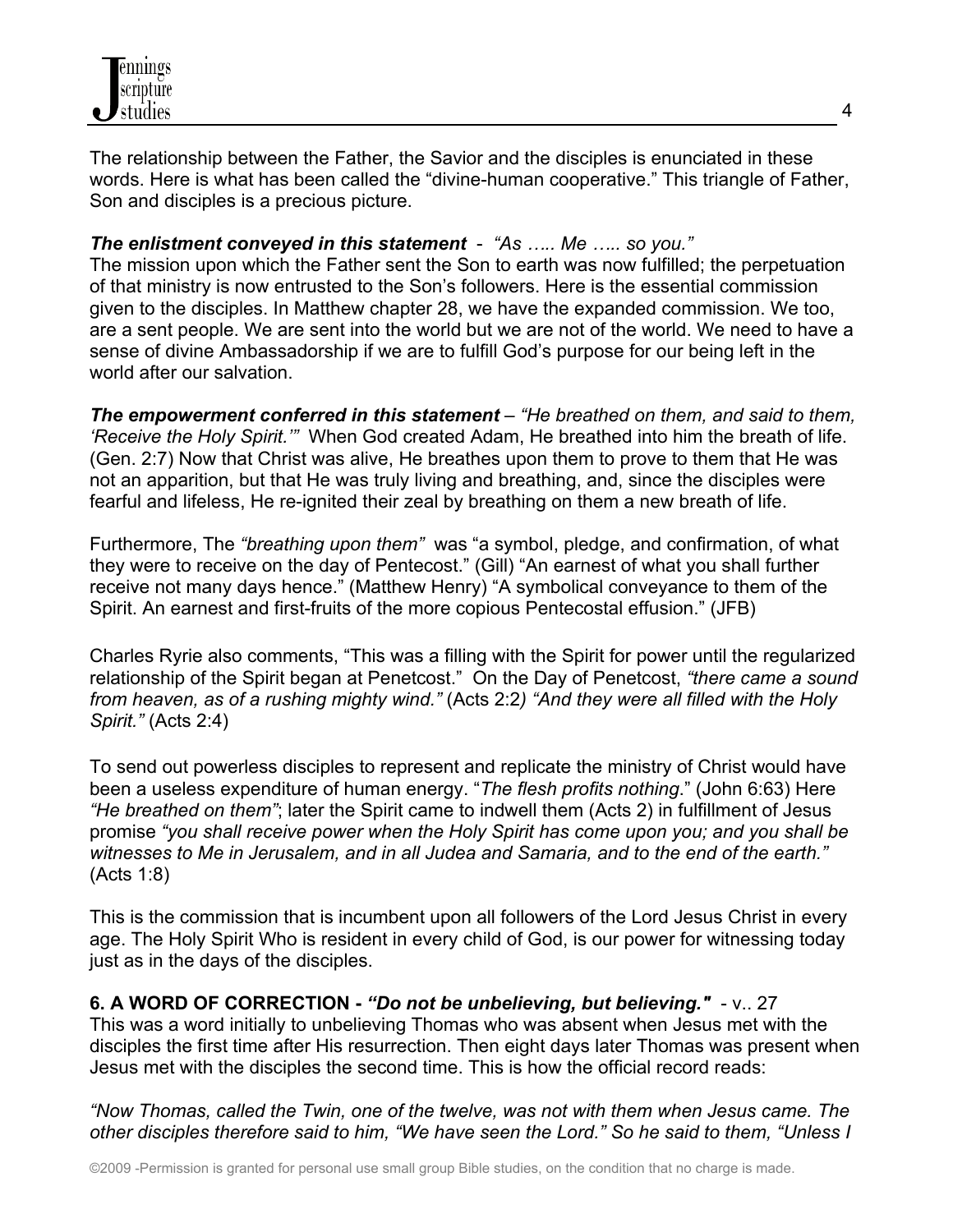*see in His hands the print of the nails, and put my finger into the print of the nails, and put my hand into His side, I will not believe." And after eight days His disciples were again inside, and Thomas with them. Jesus came, the doors being shut, and stood in the midst, and said, "Peace to you!" Then He said to Thomas, "Reach your finger here, and look at My hands; and reach your hand here, and put it into My side. Do not be unbelieving, but believing."* (John 20:24-29)

Some persons need more convincing than others. Thomas did not believe the testimony of the other disciples that Jesus was alive. That one who was dead should come back to life was too much to ask Thomas to believe, sight unseen. Not only did he demand proof by seeing for himself the risen Jesus, he set forth a second requirement for his believing such a miracle which was touching the nail-pierced hands of the Savior. But that is not all. Thomas set forth a third test: *"and put my hand into his side, I will not believe."*

Thomas appears to be a hard case. He refused to believe the testimony of ten trusted fellowdisciples and requires three additional proofs that Christ was alive before he would believe. It is no wonder that he has been known ever since as "Doubting Thomas." However, that designation falls short of his real problem. It was not doubt but unbelief that characterized him.

Then Jesus appeared where the disciples were gathered again, this time Thomas with them. Jesus rebuked Thomas saying, *"Do not be unbelieving, but believing."* When Thomas saw, he believed and uttered one of the finest declarations of faith in the New Testament saying, *"My Lord and my God!"*

Thomas is called "the twin" – *"Now Thomas, called the Twin…."* (John 20:24) What was the name of his twin? Was the twin also a disciple of the Lord Jesus? If so, was the twin also an unbelieving believer? Could it be that Thomas has twins alive today in church circles?

## **7. A WORD OF COMMENDATION -** *"blessed are those who have not seen and yet have believed."* - Vs. 29

This commendation is for all who have believed since Jesus ascended from the earth and went back to heaven. He is speaking of us. We are unseeing believers! He has pronounced a blessing on us.

*"Faith comes by hearing, and hearing by the word of God."* (Romans 10:17 - nkjv) Or, *"Faith comes from hearing, and hearing by the word of Christ."* (nasb) We have heard the Gospel message. We have not seen the risen Christ; we have not put our finger into the nail prints; we have not thrust our hand into the spear wound in Jesus' side. We have believed the testimony of credible witnesses whose testimony is recorded in the Word of God. We have heard the Word and believed the Word and are therefore among the *"blessed …. who have not seen and yet have believed."*

## **CONCLUSION**

We have reviewed in a very general manner, these first words of the risen Christ. They are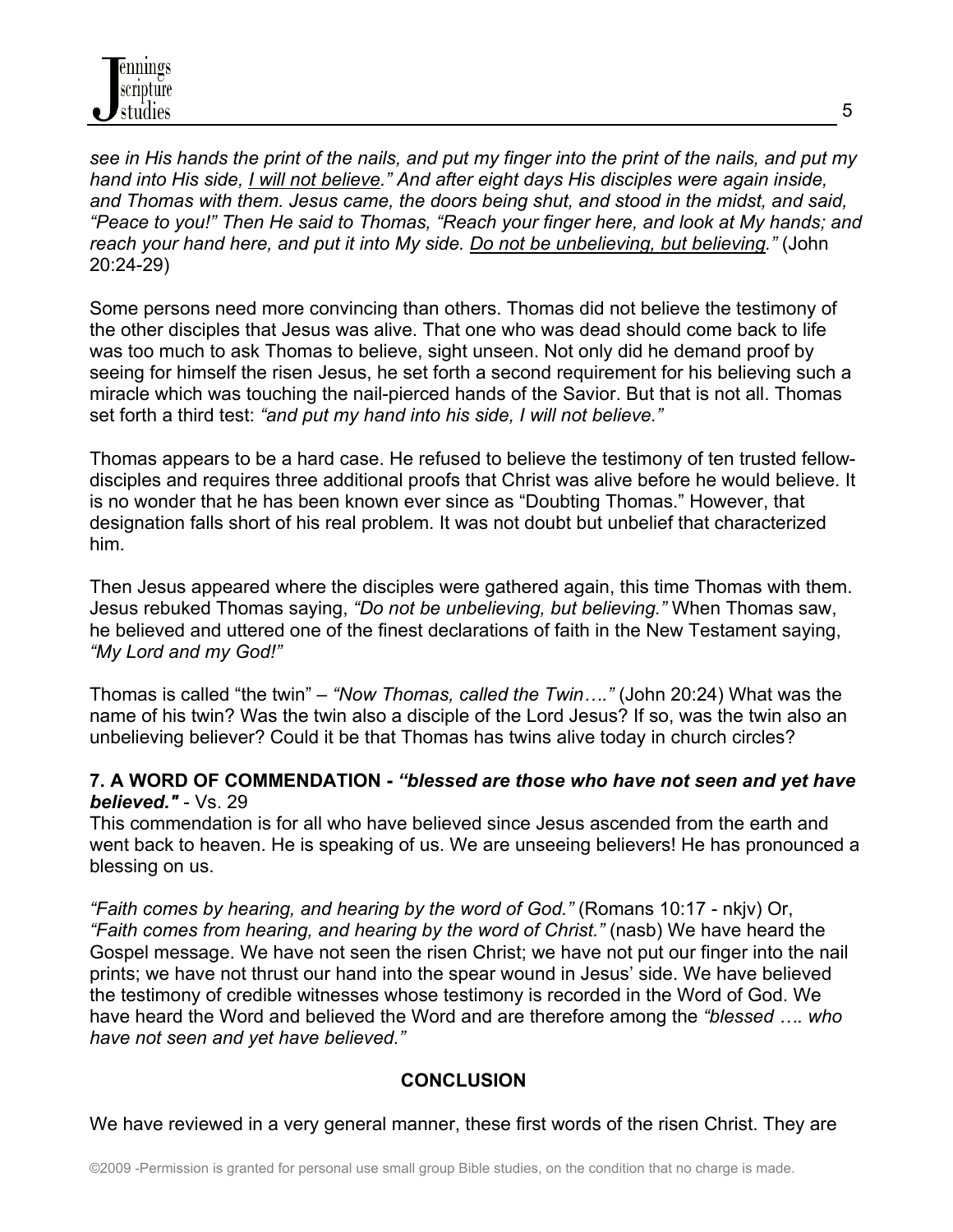

 full of meaning and encouragement for us. These statements, that we have taken in their broadest sense, communicate several salient facts:

- (1) Jesus Christ arose from the dead!
- (2) He appeared to various persons, women and men.
- (3) He imparted His peace to troubled souls.
- (4) He gave instructions for the announcing of the Good News worldwide.
- (5) He provided power for service in the Person of the Holy Spirit.
- (6) He verbally chastened unbelief in one of His disciples.
- (7) He pronounced a blessing upon all who would deposit their faith in Him, sight unseen!

John Masefield was an English poet and writer, and Poet Laureate of the United Kingdom from 1930 until his death in 1967. He lived from 1868 to 1967. He wrote a drama titled, "The Trial of Jesus." In it there is a passage in which the Roman centurion in command of the soldiers of the cross comes back to Pilate to hand in his report of the day's work.

After the report is given, Pilate's wife beckons to the centurion and begs him to tell how the prisoner died. When the story had been told, she quietly asks, "Do you think He is dead?" The centurion replied, "No, lady, I don't." Pilate's wife then asks, "Then where is He?" The Roman soldier replies, "He is let loose in the world, lady, where no one can stop His truth."

The cynics, skeptics and critics continue to denounce and deny the resurrection. However, every Christian, every Christian church, every Christian sermon, every Christian school and every Christian book are witnesses to Jesus' resurrection. No one can stop Him! He's alive! His truth goes marching on!

 $\sim$   $\sim$   $\sim$   $\sim$   $\sim$   $\sim$   $\sim$   $\sim$ *The truth of the resurrection of* 

*Jesus Christ is an indisputable* 

*fact, an irresistible force, the basis*